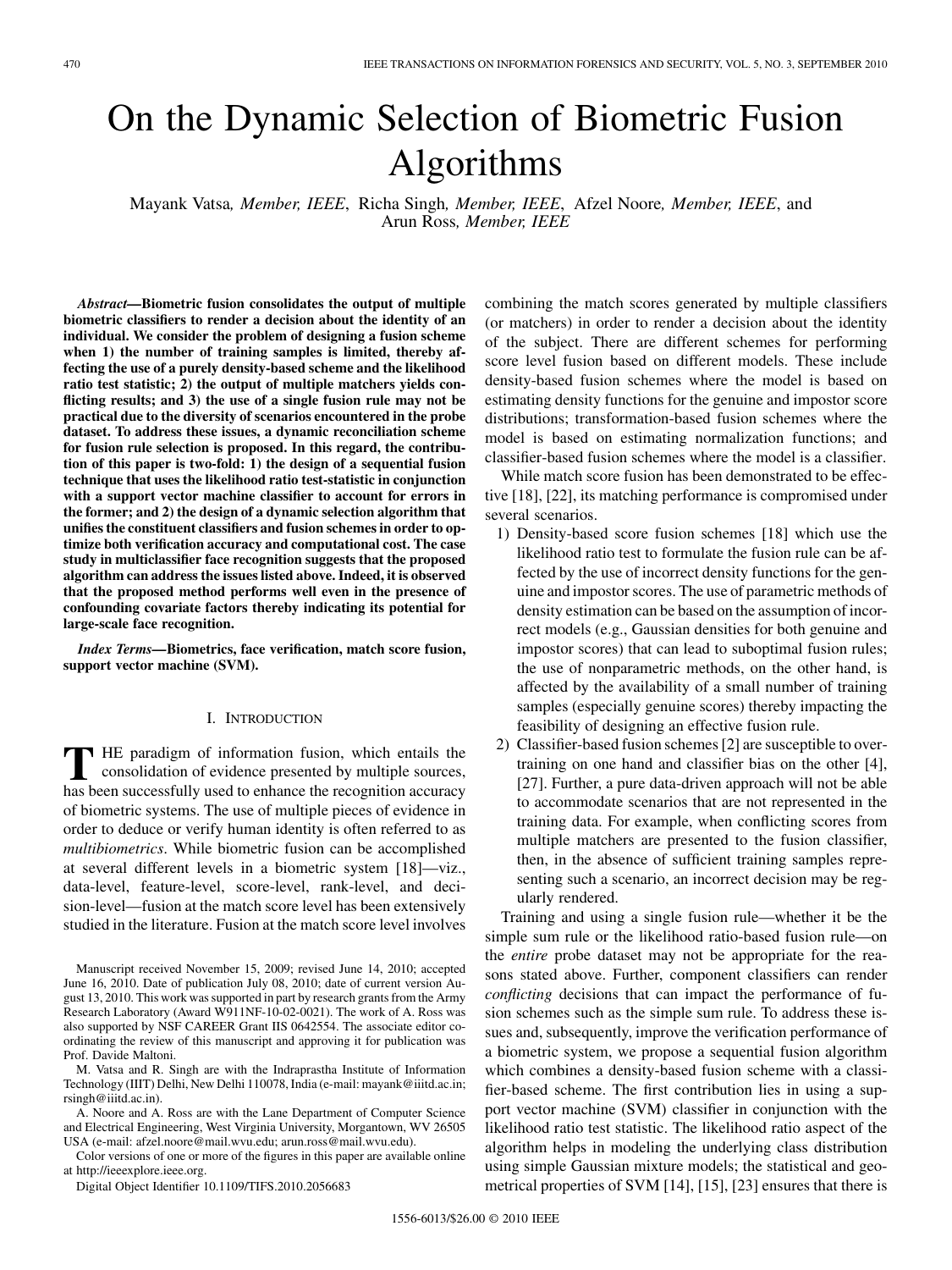

Fig. 1. Block diagram illustrating the steps involved in the proposed sequential match score fusion algorithm.

a "correction" of the decision rendered by the likelihood ratio test statistic. By employing a simple model to characterize the genuine and impostor density functions, the requirement for a large number of training samples is avoided.

The sequential nature of the proposed fusion algorithm makes it computationally expensive. The fusion algorithm may not be required if the probe image is of high quality and exhibits sufficient biometric information useful for recognition using only one biometric classifier. Further, simple fusion rules such as sum rule with minimum/maximum (min/max) normalization can be used for most of the probe cases when multiclassifier biometric output is not highly conflicting. One way to improve the verification accuracy, without increasing the computational cost, is to develop a context switching scheme that dynamically selects the most appropriate classifier or fusion algorithm for the given probe. The second contribution of this work is the design of an algorithm for the dynamic selection of constituent unimodal biometric classifiers or match score fusion algorithms that not only improves the verification accuracy but also decreases the computational cost of the system. In a two-class, biclassifier biometric system, the dynamic selection algorithm uses quality information (not based on match scores) to select one of four options: 1) first biometric classifier only, 2) second biometric classifier only, 3) sum rule with min/max normalization, and 4) sequential match score fusion. The selected option is then used to render the final decision.

The performance of the proposed algorithm is evaluated in the context of a face recognition application to mitigate the effect of covariate factors such as pose, expression, illumination, and occlusion. Match scores computed from two face recognition algorithms, namely local binary pattern (LBF) [3] and neural network architecture-based 2-D log polar Gabor transform (2DG-NN) [20], are fused and the verification performance is compared with existing match score fusion algorithms. Experiments indicate that the proposed fusion architecture efficiently improves the verification performance without increasing the computational cost.

# II. PROPOSED SEQUENTIAL MATCH SCORE FUSION ALGORITHM

Fig. 1 shows the steps involved in the proposed fusion algorithm that consists of two steps: 1) match score fusion and 2) classification. First, the match scores are transformed into belief assignments using density estimation schemes. In the next step, a belief model is used for fusion and finally, the likelihood ratio test statistic and SVM are used for classification. Throughout the paper, we use  $c_1$  to represent the first biometric classifier and  $c_2$  to represent the second biometric classifier.

## *A. Match Score Fusion*

For a two class problem, let  $\Theta = {\theta_{\text{gen}}, \theta_{\text{imp}}},$  where  $\theta_{\text{gen}}$ represents the genuine class and  $\theta_{\text{imp}}$  represents the impostor class. The first step in the sequential fusion algorithm is to transform match scores into belief assignments. A multivariate density estimation technique is used to compute belief assignments induced by the match scores because previous literature has shown the usefulness of mixture models in biometrics [18]. The multivariate Gaussian density function [7] can be written as

$$
p(\mathbf{x}, \boldsymbol{\mu}, \boldsymbol{\Sigma}) = \frac{1}{(2\pi)^{d/2} |\boldsymbol{\Sigma}|^{1/2}} \exp\left[-\frac{1}{2}(\mathbf{x} - \boldsymbol{\mu})^t \boldsymbol{\Sigma}^{-1}(\mathbf{x} - \boldsymbol{\mu})\right]
$$
(1)

where **x** is a vector with d components,  $\mu$  is the mean vector, and  $\Sigma$  is the covariance matrix. Let  $C(\mathbf{x}, i)$  be the conditional joint density of d match scores and  $i \in \Theta$ .  $C(\mathbf{x}, i)$  is computed using

$$
C(\mathbf{x}, i) = \sum_{j=1}^{M(i)} W(i, j) p(\mathbf{x}, \boldsymbol{\mu}(i, j), \boldsymbol{\Sigma}(i, j))
$$
 (2)

where  $\mu(i, j)$ ,  $\Sigma(i, j)$ , and  $W(i, j)$  are the mean vector, covariance matrix, and weight factor, respectively, corresponding to the  $j$ th mixture component in the conditional joint density. Also,  $\sum_{i=1}^{M(i)} W(i, j) = 1$  and  $M(i)$  is the number of mixture components used to model the density. A recursive algorithm [29] is used to estimate the parameters of the mixture model.

Let  $\mathbf{x} = (x_1, \dots, x_d)$  be the match score vector, where  $x_n$ is the match score computed by the *th biometric classifier or* matcher. To mitigate the effect of curse-of-dimensionality and for faster computation, we assume independence among constituent matchers and compute the marginal density  $C_n(x_n, i)$ of the *n*th classifier. The belief assignment  $m_n$  for the *n*th classifier is computed using

$$
m_n(i) = \frac{\alpha_n(i)C_n(x_n, i)}{\sum_i \alpha_n(i)C_n(x_n, i)}
$$
(3)

where  $\alpha_n(i)$  is the verification accuracy prior of the *n*th classifier that is used as the ancillary information to estimate the beliefs. With the help of (3), the belief assignments for individual biometric classifiers are computed. For example, in a two-class two-classifier biometric system, we compute  ${m_{c_1}(\theta_{\text{gen}}), m_{c_1}(\theta_{\text{imp}})}$  and  ${m_{c_2}(\theta_{\text{gen}}), m_{c_2}(\theta_{\text{imp}})}.$ 

The belief assignments of biometric classifiers are then fused using the proportional conflict redistribution rule [6]. In this rule, redistribution of the conflicts is performed only on those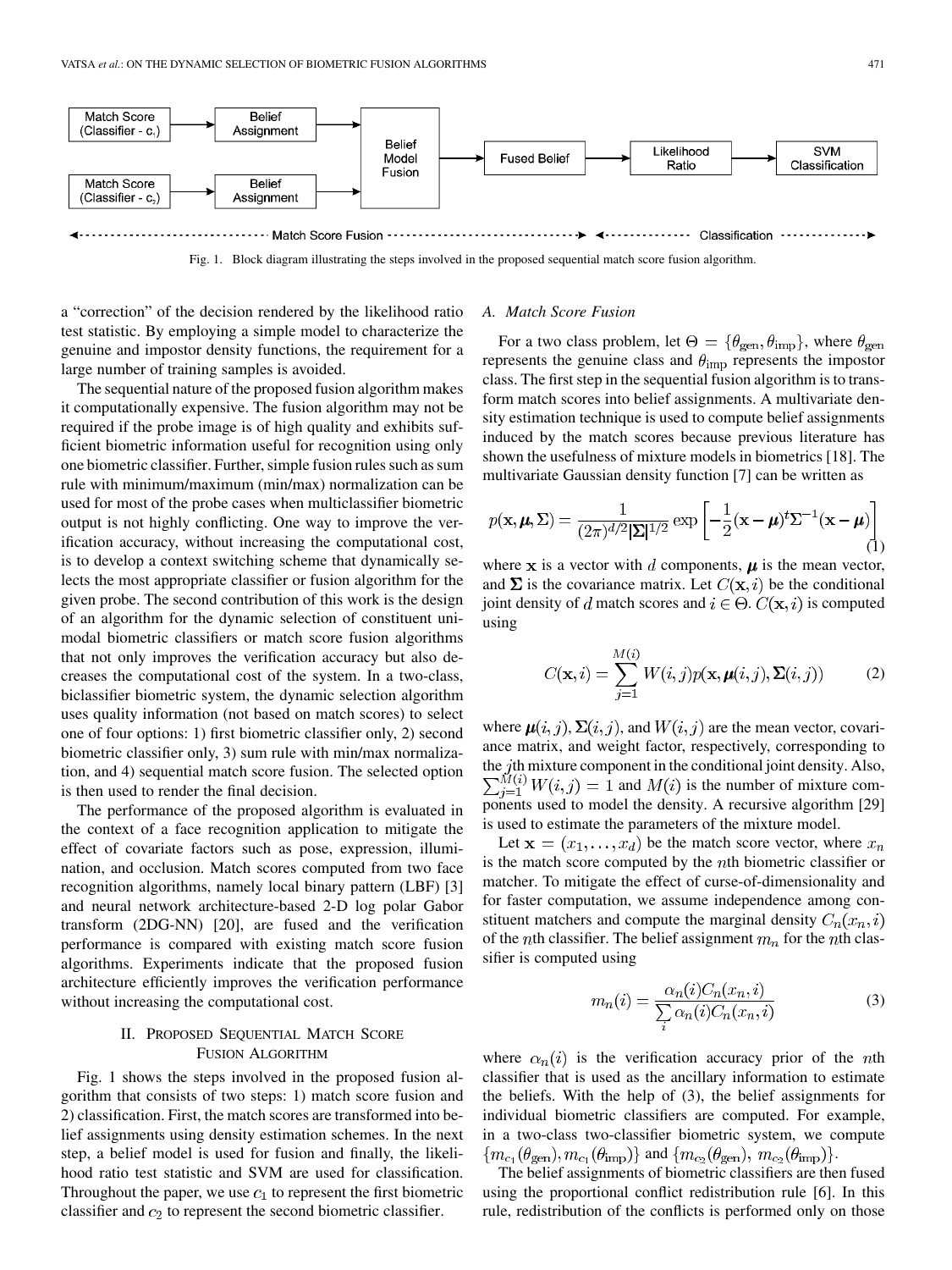elements which are involved in each conflict and is done according to the proportion/weight of each classifier. The belief assignments of classifiers  $c_1$  and  $c_2$  are fused using

$$
m_{\text{fused}}(i) = m_{c_1}(i)m_{c_2}(k) + w_1 \frac{m_{c_1}^2(i)m_{c_2}(k)}{m_{c_1}(i) + m_{c_2}(k)} + w_2 \frac{m_{c_2}^2(i)m_{c_1}(k)}{m_{c_2}(i) + m_{c_1}(k)}.
$$
 (4)

Here i,  $k \in \Theta$ ,  $i \neq k$ , and  $w_1$  and  $w_2$  are the belief model weight factors  $(0 \leq w_1, w_2 \leq 1)$ .  $m_{c_1}$  and  $m_{c_2}$  denote the belief assignments of classifier 1 and classifier 2, respectively, computed using  $(3)$ .  $m_{\text{fused}}$  is a vector with values  ${m_{\text{fused}}(\theta_{\text{gen}}), m_{\text{fused}}(\theta_{\text{imp}})}$ <sup>1</sup> representing the fused belief. In (4), the first term denotes the degree of conflict between the classifiers and the formulation effectively combines the beliefs of multiclassifier match scores.

## *B. Classification*

First, the fused belief assignments induced from match scores are converted into the likelihood ratio  $R = \{m_{\text{fused}}(\theta_{\text{gen}})/m_{\text{fused}}(\theta_{\text{imp}})\}\.$  Next, the likelihood ratio is used as input to the SVM classifier for decision making as shown in (5). Utilizing the SVM with likelihood ratio for decision-making ensures that the algorithm is less prone to over-fitting and addresses the nonlinearity in the biometric match scores

Decision = 
$$
\begin{cases} \text{accept}, & \text{if } \text{SVM}(R) \ge t \\ \text{reject}, & \text{otherwise.} \end{cases}
$$
 (5)

Here  $t$  is the decision threshold chosen for a specific false accept rate (using the concept of SVM regression). The advantage of this approach is its control over the false accept and false reject rates, and it also satisfies the Neyman–Pearson criteria [10] for decision making.

# III. DYNAMIC SELECTION OF CONSTITUENT BIOMETRIC CLASSIFIERS AND FUSION ALGORITHMS

When encountering a good quality gallery-probe pair,<sup>2</sup> an efficient classifier can verify the identity without the need for fusion. For cases when the two biometric classifiers have minor conflicts, the sum rule with min/max normalization [18] can effectively fuse the match scores and yield correct results with much less time complexity. The sequential fusion rule is used to perform fusion when individual classifiers are prone to generate conflicting or ambiguous decisions, i.e., cases involving uncertainties. In our previous research, we introduced an adaptive framework that reconciles match score fusion algorithms to improve the verification performance both in terms of accuracy and time [24]. The concept behind the framework is to dynamically select an optimal fusion algorithm for the given

probe image. In other words, the algorithm selects a complex fusion algorithm only when there is uncertainty in the constituent match scores; otherwise, it selects a simple fusion algorithm. In this paper, we extend the framework to reconcile constituent biometric classifiers (e.g., two face recognition algorithms in a multiclassifier system) with the proposed sequential fusion algorithm and the sum rule in order to optimize both verification accuracy and computational time. Fig. 2 illustrates the steps involved in the proposed dynamic selection algorithm. The algorithm is explained in the context of face recognition but it can be easily generalized to any multibiometric scenario.

Input to the dynamic selection algorithm is a quality vector which is a quantitative representation of biometric information pertaining to the gallery-probe pair. In the context of face recognition, the quality vector consists of quality score, visual activity level, and pose of the face image. The quality vector  $[Q, A, \theta]$  is computed using the following approach.

• To encode the facial edge information and noise present in the image, a redundant discrete wavelet transformation (RDWT)-based quality assessment algorithm [25] is used that provides both frequency and spatial information. A face image I of size  $n \times n$  is decomposed into three levels of the RDWT, i.e.,  $j = 1, 2, 3$ . Let  $i = A, H, V, D$  represent the approximation, horizontal, vertical, and diagonal subbands, respectively. The RDWT decomposition can be written as

$$
[I_{Aj}, I_{Hj}, I_{Vj}, I_{Dj}] = \text{RDWT}(I). \tag{6}
$$

The image quality score  $Q$  is computed using (7).

$$
Q = \frac{\sum_{i} a_i b_i}{\sum_{i} b_i},\tag{7}
$$

where

$$
a_{i} = \sum_{j=1}^{3} ln \sqrt{\frac{\left(\frac{\mu_{i,j} - \sum_{j=1}^{3} \sum_{x,y=1}^{n,n} I_{ij}(x,y)}{\sigma_{ij}}\right)}{n^{2}}}
$$
(8)

and

$$
b_{i} = \sum_{j=1}^{l} ln \sqrt{\frac{\left(\frac{1}{1 + \sum_{x,y=1}^{n} \nabla I_{ij}(x,y)}\right)}{n^{2}}}.
$$
 (9)

Here,  $\mu_{ij}$  and  $\sigma_{ij}$  are the mean and standard deviation of the RDWT coefficients of the *i*th subband and the *j*th level, respectively, and  $\nabla$  denotes the gradient operator. Finally, the quality score Q is normalized in the range  $[0, 1]$  using min/max normalization [18] (0 represents the worst quality and 1 the best quality) and used as the first element in the quality vector.

Image properties such as brightness and contrast can be encoded using the visual activity level which is computed

 $1 m_{\text{fused}}(\theta_{\text{gen}}) = m_{c_1}(\theta_{\text{gen}}) m_{c_2}(\theta_{\text{imp}}) + w_1 m_{c_1}^2(\theta_{\text{gen}}) m_{c_2}(\theta_{\text{imp}})$  $m_{c_1}(\theta_{gen}) + m_{c_2}(\theta_{imp}) + w_2 m_{c_2}^2(\theta_{gen}) m_{c_1}(\theta_{imp}) / m_{c_2}(\theta_{gen}) + m_{c_1}(\theta_{imp}),$  $m_{\text{fused}}(\theta_{\text{imp}}) = m_{c_1}(\theta_{\text{imp}})m_{c_2}(\theta_{\text{gen}}) + w_1 m_{c_1}^2(\theta_{\text{imp}})m_{c_2}(\theta_{\text{gen}})$  $m_{c_1}(\theta_{\rm imp}) + m_{c_2}(\theta_{\rm gen}) + w_2 m_{c_2}^2(\theta_{\rm imp}) m_{c_1}(\theta_{\rm gen})/m_{c_2}(\theta_{\rm imp}) +$  $m_{c_{1}}(\theta_{\mathrm{gen}})$  .

<sup>2</sup>The term *gallery-probe pair* is used to denote that, in the verification mode, a probe is compared against a gallery.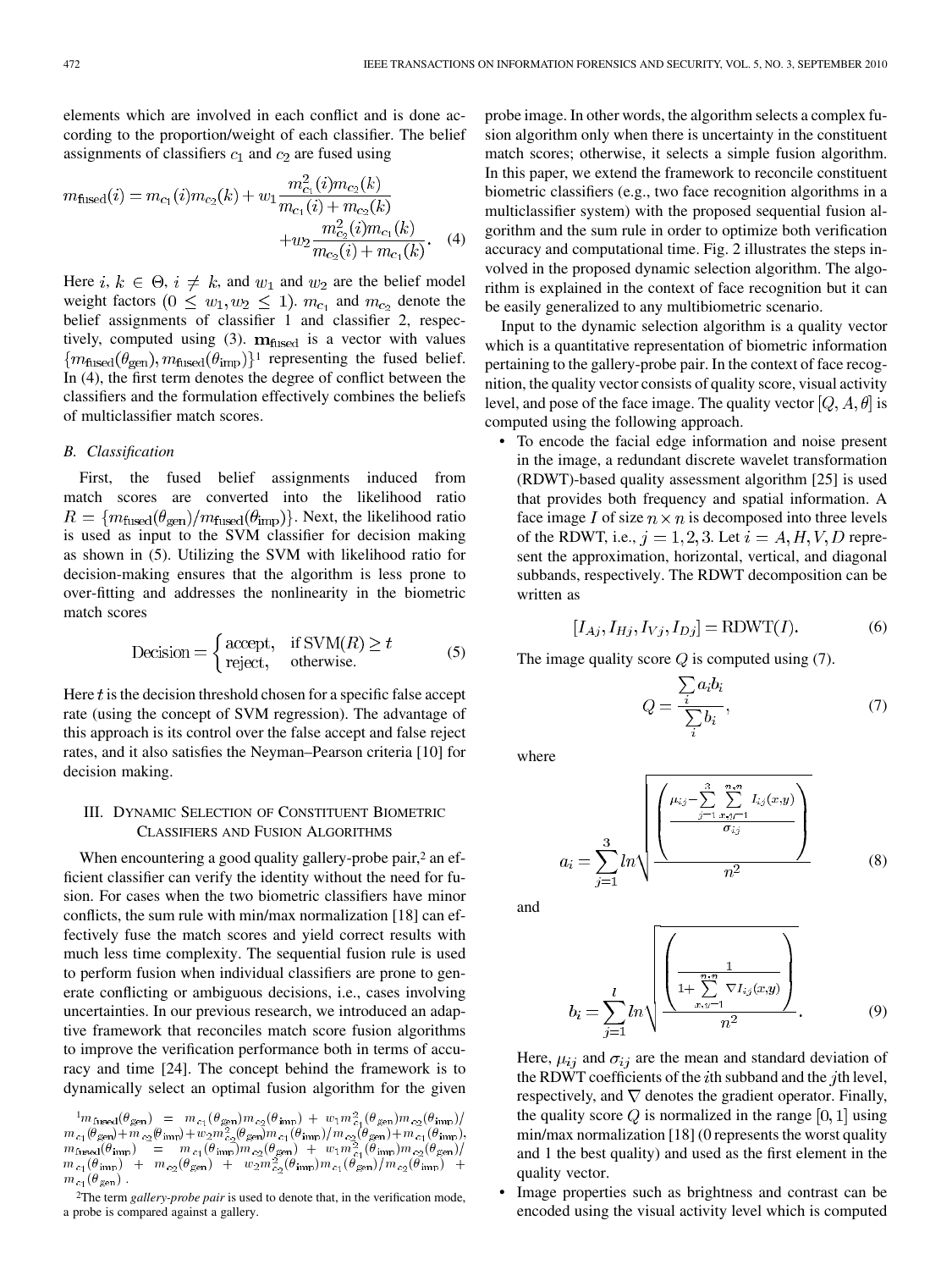

Fig. 2. Dynamic selection of biometric classifiers and fusion algorithms in the context of a face recognition application.



Fig. 3. Illustrating examples of quality vector on images from the LFW database [9].

using (10), shown at the bottom of the page. Activity level A is then normalized in the range  $[0,1]$  and used as the second element in the quality vector. A higher activity level represents properly illuminated and contrast normalized image.

• In face recognition, pose variations can reduce the amount of overlapping biometric features required for recognition. Therefore, it is important to include the head position or angle as a pose parameter in the quality vector. In this research, a fast single view algorithm [13] is used for estimating the pose of a face image. The output of the algorithm is the pose angle  $\theta$  which serves as the third element in the quality vector.

Fig. 3 shows examples of the image quality vector on the LFW face database [9]. In the dynamic selection algorithm, if the quality of gallery-probe pair is high then the constituent classifiers are used; if not, the fusion rules are chosen. The proposed algorithm uses three SVMs to select from the two classifiers

$$
A = \sqrt{\frac{1}{n^2} \left[ \sum_{i=0}^{n-1} \sum_{j=1}^{n-1} \{ (I(i,j) - I(i, j-1)) \}^2 + \sum_{j=0}^{n-1} \sum_{i=1}^{n-1} \{ (I(i,j) - I(i-1,j)) \}^2 \right]}
$$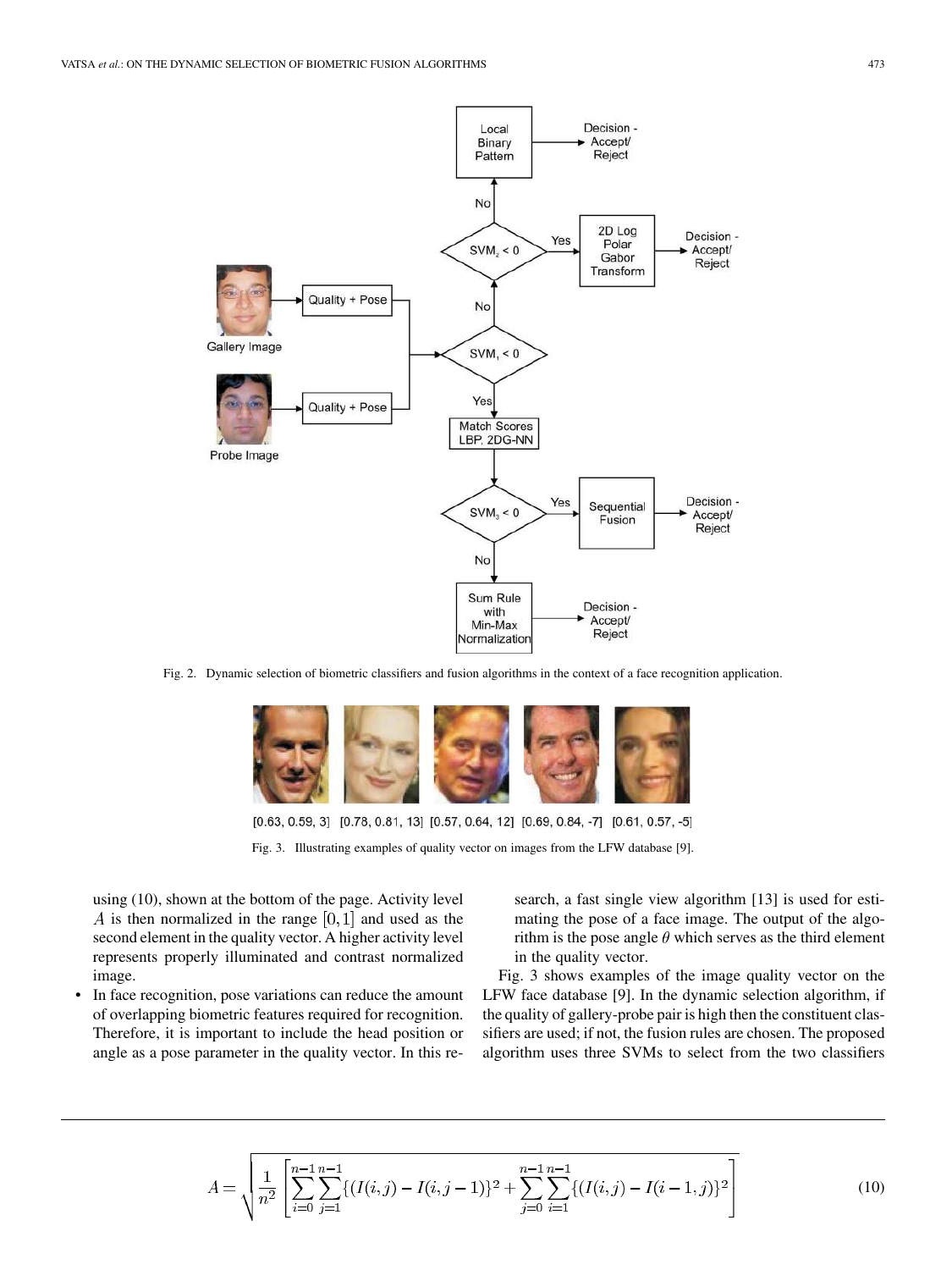

Fig. 4. Illustrating the steps involved in match score fusion of a multiclassifier face recognition system.

and the two fusion algorithms. In this research, we use LBP [3] and 2DG-NN [20] based face recognition algorithms as the constituent classifiers, and the sum rule with min/max normalization and the proposed sequential fusion as the two fusion algorithms. As shown in Fig. 2, the first SVM, denoted as  $\text{SVM}_1$ , is used to select between the classifiers and the fusion rules. If the classifiers are selected, then the second SVM, denoted as  $\text{SVM}_2$ , is used to choose between LBP and 2DG-NN face recognition algorithms. If the option pertaining to fusion rules is selected, then the match scores from LBP and 2DG-NN are computed and the third SVM, denoted as  $\text{SVM}_3$ , is used to select between the sum rule and sequential fusion. The dynamic selection algorithm is divided into two stages: training the SVMs and dynamic selection of algorithms for every probe instance.

*1) Training SVMs:* Three SVMs are independently trained using the labeled training database. The training procedure is explained as follows.

- a) SVM<sub>1</sub> is trained using the labeled training data  $\{x_{1i}, y_{1i}\}.$ Here,  $x_{1i}$  is the quality vector belonging to the *i*th training gallery-probe pair, i.e.,  $\{Q_{Gi}, A_{Gi}, \theta_{Gi}, Q_{Pi}, A_{Pi}, \theta_{Pi}\}.$  $y_{1i} \in (+1, -1)$  is the respective label such that  $+1$  is assigned when the gallery-probe pair is of high quality and can be correctly matched using individual classifiers and  $-1$  is assigned to the pair that requires match score fusion. At the end of the training stage, a nonlinear decision hyperplane is learned that can select between the individual classifiers and match score fusion.
- b) SVM<sub>2</sub> is trained using the labeled training data  ${x_2, y_{2i}}$ , where  $x_{2i}$  is the quality vector belonging to the *i*th training gallery-probe pair and  $y_{1i} \in (+1, -1)$ . In this case,  $+1$  indicates the gallery-probe pair that can be matched using the LBP classifier and  $-1$  is assigned to the data that requires matching using the 2DG-NN classifier. A nonlinear decision hyperplane is learned that can select either the LBP or the 2DG-NN.
- c) SVM<sub>3</sub> is trained using the labeled training data  $\{x_{3i}, y_{3i}\}.$ Here,  $x_{3i}$  is the *i*th training data vector that contains match scores and verification accuracy priors pertaining to the two classifiers, and  $y_i \in (+1, -1)$  is the label such that  $+1$  belongs to match scores that should be fused using the sum rule with min/max normalization and  $-1$ belongs to the match scores that should be fused using the sequential fusion algorithm. The SVM is trained such that an output of  $\text{SVM}_3 > 0$  indicates the use of the sum

rule and  $\text{SVM}_3 \leq 0$  indicates the use of the sequential fusion algorithm.

*2) Dynamic Selection of Algorithms:* For probe verification, the trained SVMs are used to dynamically select the most appropriate algorithm depending on the quality vector.

- a) The quality vectors pertaining to both the gallery and probe images are provided as input to the trained SVMs. The  $SVM<sub>1</sub>$  classifier selects between using a single classifier and fusion.
- b) Depending on the classification result of the  $SVM<sub>1</sub>$  classifier,  $\text{SVM}_2$  and  $\text{SVM}_3$  are used to select one of the four options: 1) LBP, 2) 2DG-NN, 3) sum rule with min/max normalization, and 4) sequential fusion.

# IV. REDUCING THE EFFECT OF COVARIATE FACTORS IN FACE RECOGNITION USING MATCH SCORE FUSION

There are several global, local, nonlinear, appearance-based, texture-based, and feature-based face recognition algorithms [11], [26], [28]. These algorithms independently attempt to reduce the effect of covariate factors such as expression, illumination, pose, and occlusion on the recognition performance. However, most of the existing algorithms are optimized to mitigate the effect of specific covariates. For example, the neural network architecture-based 2DG-NN algorithm [20] can tolerate variations in expression, illumination, and occlusion whereas local facial features can handle pose and expression variations. It is our assertion that the performance of a face recognition system can be greatly enhanced if information from multiple algorithms is fused and a final decision is obtained using the fused information. In this section, we use the sequential fusion and dynamic selection algorithms to fuse the match scores computed from a nonlinear face recognition algorithm and a local facial feature based algorithm to mitigate the effect of covariate factors.

As shown in Fig. 4, two face classifiers  $(c_1$  and  $c_2$ ) are used for feature extraction and matching. The match scores computed using these classifiers are combined using the proposed sequential fusion and dynamic selection algorithms. First, the face region from the input image is detected using the trianglebased face detection algorithm [21]. The size of the detected face image is normalized to  $128 \times 96$ . Next, the following algorithms are used for feature extraction and matching.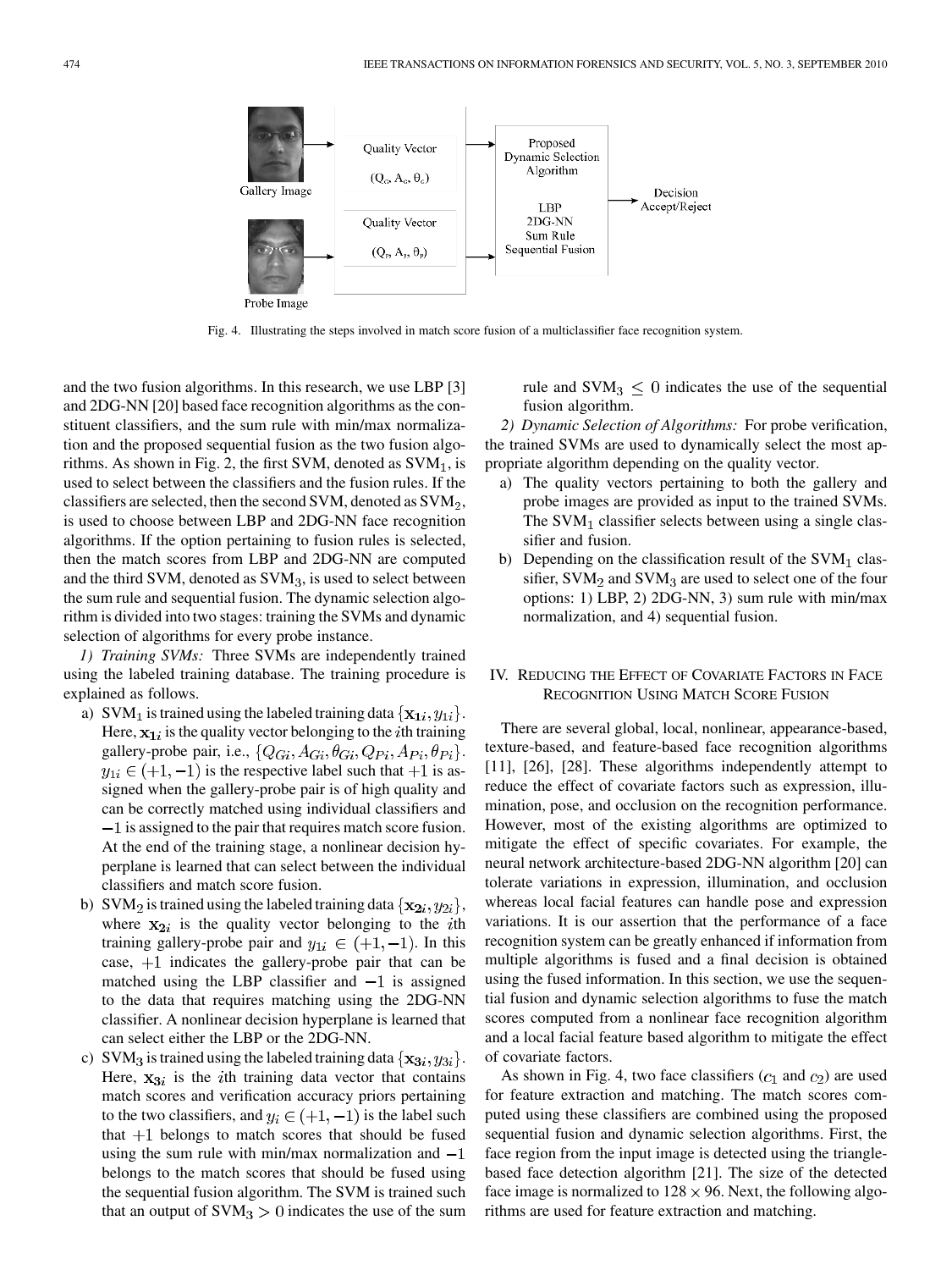| Face Database             | Number of Subjects | No. of Images per Subject | Covariates                                       |  |
|---------------------------|--------------------|---------------------------|--------------------------------------------------|--|
| CMU-AMP                   |                    | 75                        | Expression                                       |  |
| CMU - PIE                 | 65                 | >600                      | Pose, Illumination and Expression                |  |
| Equinox                   | 90                 | >200                      | Illumination, Expression and Occlusion (glasses) |  |
| AR.                       | 120                | >26                       | Illumination, Expression, and Occlusion          |  |
| <b>FERET</b>              | 300                | $\geq 6$                  | Pose, Illumination, Expression and Occlusion     |  |
| Notre Dame                | 312                | $min - 6, max - 227$      | Pose, Illumination and Expression                |  |
| Labeled Faces in the Wild | 294                | > 6                       | Pose, Illumination, Expression and Occlusion     |  |

TABLE I COMPOSITION OF THE HETEROGENEOUS FACE DATABASE OF 1194 SUBJECTS

- **Neural Network Architecture-based 2-D Log Polar Gabor Transform:** The face image is transformed into polar coordinates and phase features are extracted using the neural network architecture-based 2DG-NN [20]. These features are matched using Hamming distance to generate the match scores.
- **Local Binary Pattern:** The face image is divided into several regions and weighted LBF features are extracted to generate a feature vector [3]. Matching of two LBP feature vectors is performed using the weighted  $\chi^2$  distance measure.

# *A. Face Databases Used for Evaluation*

To evaluate the performance on a large database with challenging intraclass variations, we combined images from multiple face databases to create a heterogeneous database of more than 116 000 images pertaining to 1194 subjects. Table I lists the databases used and the number of subjects selected from the individual databases. The CMU-AMP database<sup>3</sup> contains images with large expression variations while the CMU-PIE dataset [19] contains images with variations in pose, illumination, and facial expressions. The Equinox database<sup>4</sup> has images captured under different illumination conditions with accessories and expressions. The AR face database [12] contains face images with varying illumination and accessories, and the FERET database [17] has face images with different variations over a time interval of 3–4 years. The Notre Dame face database [8] is comprised of images with different lighting and facial expressions over a period of one year. The Labeled Faces in the Wild database [9] contains real-world images of celebrities and popular individuals. This database contains images of more than 1600 subjects from which we selected 294 subjects that have at least 6 images. To the best of our knowledge, there is no single database available in the public domain which encompasses such a wide range of intraclass variations. The images are partitioned into two nonoverlapping sets: 1) the training dataset is used to train the individual classifiers (i.e., 2DG-NN, LBP, SVM classifiers) and the fusion algorithms, and 2) the gallery-probe dataset (the test set) is used to evaluate the performance of the fusion algorithms. The training set comprises of randomly selected five images of each subject (i.e., 5970 images for training) and the remaining images (over 110 000) are used as the test data to evaluate the verification performance of the algorithms. Fig. 5 shows sample images in the training dataset and

<sup>3</sup>Available: http://amp.ece.cmu.edu/projects/FaceAuthentication/download. htm



Fig. 5. Illustrating the examples of nonoverlapping training and gallery-probe datasets: (a) training images from the Equinox database; (b) gallery-probe images from the Equinox database; (c) training images from the Notre Dame data-

base; and (d) gallery-probe images from the Notre Dame database.

the gallery-probe dataset. This train-test partitioning is repeated 10 times (cross validation) and receiver operating characteristics (ROC) curves are generated by computing the genuine accept rates (GARs) over these trials at different false accept rates (FARs).

# *B. Performance Evaluation*

The training data is first used to train the proposed fusion algorithm and dynamic selection algorithm. For the sequential fusion algorithm, verification accuracy priors, density estimation parameters, belief model weights  $w_1$  and  $w_2$ , and SVM parameters are computed using the training data. Note that in sequential fusion algorithm training, we use the labeled training match scores where labels are *genuine* and *impostor*. Unimodal classifier precision on the training dataset is used as the verification accuracy prior. To compute other fusion parameters, we perform experiments with all possible combinations of parameters, i.e., training or optimization of parameters is performed globally. The values of parameters, including the SVM kernel parameter ( $\gamma$  in RBF kernel<sup>5</sup>), that provide the best verification performance on the training data are chosen for testing. Similarly, the

<sup>5</sup>RBF parameter  $\gamma = 8$  results in the best performance.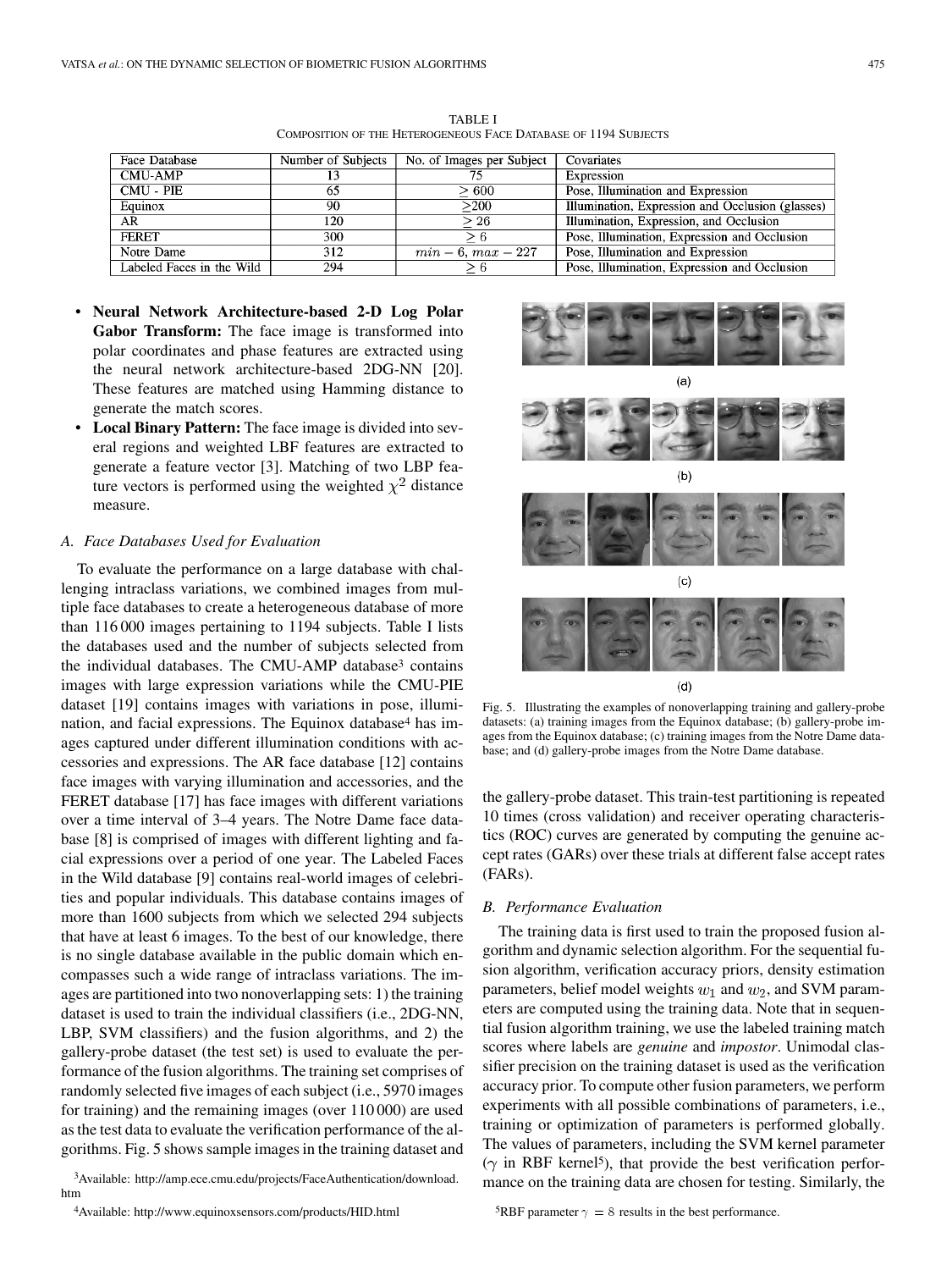

Fig. 6. ROC curves of the constituent face matchers, the proposed sequential fusion scheme, the dynamic selection algorithm, and some existing fusion algorithms.

dynamic selection algorithm is trained using the labeled data as described in Section III. The training set is also used to train the LBP and 2DG-NN face recognition algorithms. Further, the performance of the sequential fusion algorithm is compared against the sum rule with min/max normalization [18], SVM fusion [2], and product-of-likelihood-ratio (PLR) fusion [16] with recursive algorithm for density estimation [29].

The ROC plot in Fig. 6 shows comparative results of the LBP and 2DG-NN face verification algorithms, and the improvement due to match score fusion algorithms. The 2DG-NN classifier yields around 82% verification accuracy at 0.01% FAR and outperforms the LBP classifier by around 9%. The performance of face verification improves by  $\sim$  5% to 13% when match scores are fused using the fusion algorithms. Among all the fusion algorithms, the proposed sequential fusion approach yields an accuracy of 94.36% and the dynamic selection algorithm yields the best verification accuracy of 94.98%.

Experiments are also performed to evaluate the effect of covariate factors (viz., expression, illumination, pose, and occlusion) on the performance of face verification. This experiment facilitates the comparative analysis of face verification algorithms and the subsequent improvement by deploying the proposed match score fusion technique. The results and their analysis are summarized as follows:

- The scatter plot in Fig. 7 and experimental results show that the match scores obtained from the 2DG-NN and LBP algorithms can be fused to significantly improve the verification accuracy. Further, covariate analysis in Table II suggests that the 2DG-NN algorithm provides good performance inspite of variations in expression, illumination, and occlusion whereas the LBP algorithm can better tolerate variations in expression and pose. Covariate analysis also indicates that variations in pose and occlusion cause a larger reduction in verification accuracy compared to expression and illumination variations.
- In our experiments, we observed that the sum rule with min/max normalization is not able to handle most of the conflicting cases which are caused due to intrapersonal



Fig. 7. Scatter plot shows that there is limited correlation between match scores obtained from LBP and 2DG-NN face recognition algorithms. Thus, score level fusion is expected to improve the matching performance.

variations. Furthermore, during cross validation trials, we observed that the difference between minimum and maximum half total error rates  $(HTER = FAR + FRR/2)$ [5] for the sum rule is very large (Table III). This shows that the sum rule with min/max normalization is not able to handle disparities in the training-testing datasets.

- Tables II and III suggest that the PLR fusion yields better performance compared to SVM fusion both in terms of accuracy and stability across different cross validation trials. We also observed that the PLR fusion has the advantage of generalization whereas the SVM fusion algorithm can handle the nonlinearities in the match score.
- The sequential fusion algorithm effectively improves the verification accuracy. The algorithm transforms the match scores into probabilistic entities. Multiclassifier match score fusion is performed using the proportional conflict redistribution rule that can handle uncertainties in the biometric match scores. Finally, a decision is made using the likelihood-ratio-based SVM classifier. Further, the  $t$ -test at 95% confidence suggests that the sequential fusion algorithm is significantly different than the other fusion algorithms. The HTER test also shows that the sequential fusion is *stable* across all cross validation trials.
- If the classifiers are in agreement (for example, Fig.  $8(a)$ ) shows a case when both LBP and 2DG-NN accept the subject), all the fusion rules provide correct results. Further, Fig. 8(b) and (c) shows sample cases when the two classifiers are in conflict but the proposed sequential fusion algorithm correctly accepts the subjects while the other fusion algorithms (sum rule, SVM fusion, and PLR fusion) provide incorrect results. Finally, there are few cases [sample shown in Fig. 8(d)] when both the classifiers reject a genuine subject. In such cases, the fusion algorithms cannot do much to improve the performance and, therefore, a 100% accuracy is not achieved.
- The time complexity of the proposed fusion approach is also reasonable when compared with existing fusion algorithms. On a 2-GHz Pentium Duo Core processor with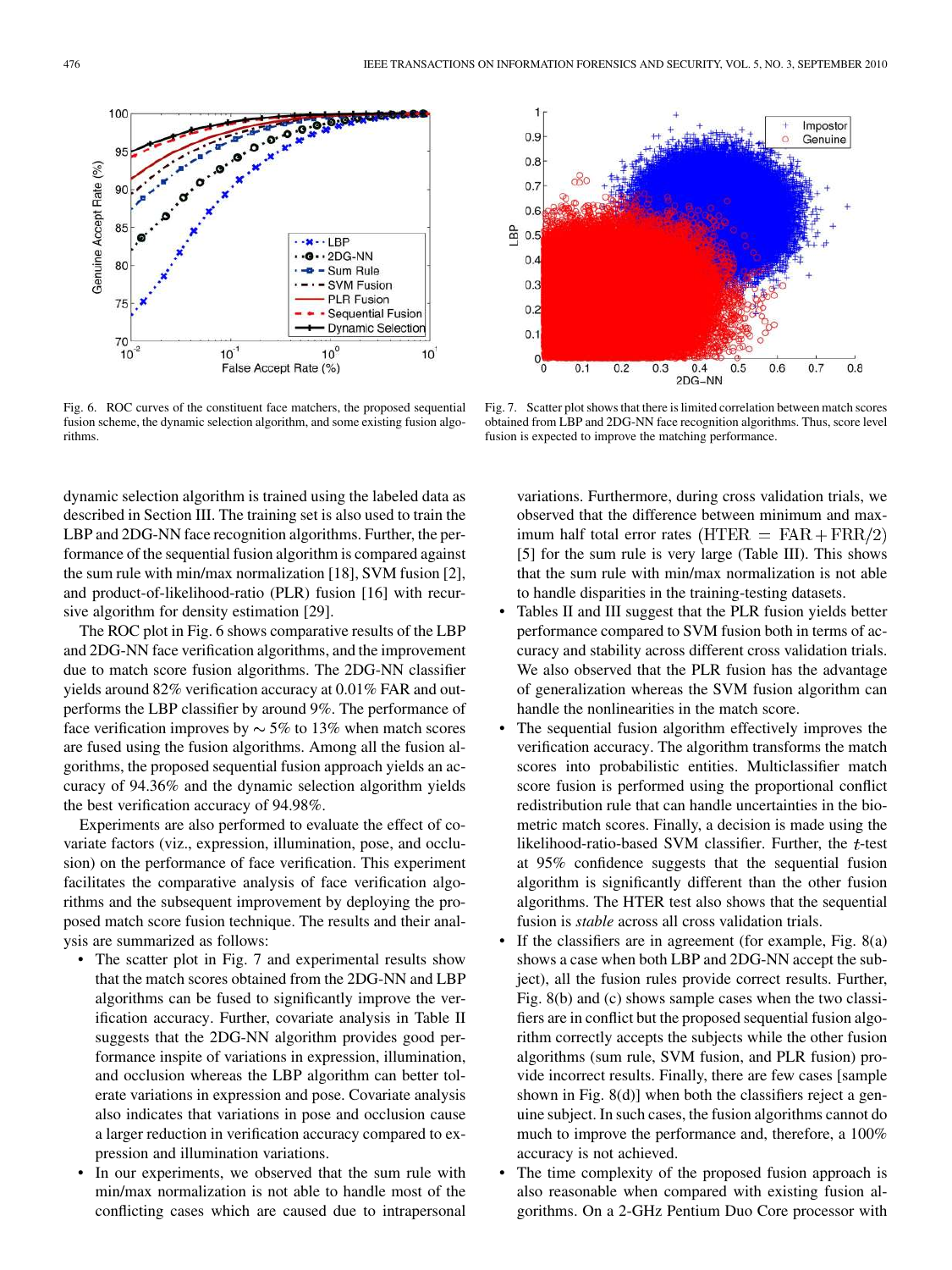85.96

90.14

91.43

TABLE II COVARIATE ANALYSIS OF FACE RECOGNITION ALGORITHMS AND MATCH SCORE FUSION ALGORITHMS

85.74

89.12

89.44

82.31

88.76

87.39

| TABLE III                                               |
|---------------------------------------------------------|
| COMPARISON OF FUSION ALGORITHMS IN TERMS OF COMPUTATION |
| TIME AND HTER                                           |

 $73.14$ 

65.52

73.42

 $70.12$ 

83.10

82.01

Pose

Occlusion

Overall

| Algorithms               | Average Time | <b>HTER</b>   |
|--------------------------|--------------|---------------|
|                          | (seconds)    | [Max., Min.]  |
| $LPB$ [3]                | 0.7          | [20.34, 9.51] |
| 2DG-NN [20]              | 0.9          | [14.61, 5.28] |
| Sum Rule [18]            | 1.7          | [9.02, 3.37]  |
| SVM Fusion [2]           | 2.8          | [7.49, 2.95]  |
| PLR Fusion [16]          | 2.5          | [7.33, 2.41]  |
| <b>Sequential Fusion</b> | 3.6          | [5.81, 2.12]  |
| <b>Dynamic Selection</b> | 1.9          | [4.35, 1.99]  |

2-GB RAM in a MATLAB environment, the proposed algorithm requires around 3.6 s for facial feature extraction, matching, fusion, and decision-making, whereas existing fusion algorithms require 1.7 to 2.8 s.

- The dynamic selection algorithm that unifies the LBP and 2DG-NN recognition algorithms, sum rule, and sequential match score fusion algorithm yields the best verification accuracy. Although the  $t$ -test at 95% confidence suggests that the dynamic selection algorithm is not significantly different from the sequential fusion scheme, the advantage of the former is computational time and stability (HTER test). As shown in Tables II and III, the computational cost of the dynamic selection algorithm is similar to that of the sum rule but it provides a relative performance gain of more than 60%.
- For cases in which the quality of the gallery-probe pairs are good and pose variation is minimum, the 2DG-NN algorithm is selected. The LBP technique is selected when images are of good quality and have pose variations. The fusion rules are selected when image quality is poor to moderate, gallery-probe pairs have large variations in pose, or facial features are occluded using cap/hat, scarf, and glasses. Further, the sum rule is chosen when intrapersonal variations are minimal and match scores exhibit minor conflicts. On the other hand, the sequential fusion algorithm is selected for cases with large intrapersonal variations. In the experiments, we observed that when the quality is good  $(Q > 0.7$  and  $A > 0.7$ ) and the difference in gallery-probe pose angles is small ( $\leq 10^0$ ), then both the classifiers are in agreement 98% of the time. Overall, we found that around 38% of the time, LBP or 2DG-NN algorithms are chosen; 44% of the time, sum rule with min/max normalization is selected; and 18% of the time, the sequential fusion algorithm is selected.



89.07

94.51

94.36



89.52

94.76

94.98





Fig. 8. Sample cases from the labeled faces in the wild database [9] when the LBP and 2DG-NN face verification algorithms are (a) in agreement to accept a genuine subject; (b) and (c) in conflict; and (d) in agreement to reject a genuine subject.

## V. CONCLUSION

The performance of score-level fusion algorithms is often affected by conflicting decisions generated by the constituent matchers/classifiers for the same individual. Further, the computational cost of fusion algorithms that address conflicting scores increases drastically. This paper presents algorithms to optimize both verification accuracy and computation time. We first proposed a sequential fusion algorithm by incorporating the likelihood ratio test statistic in an SVM framework in order to classify match scores originating from multiple matchers. The pro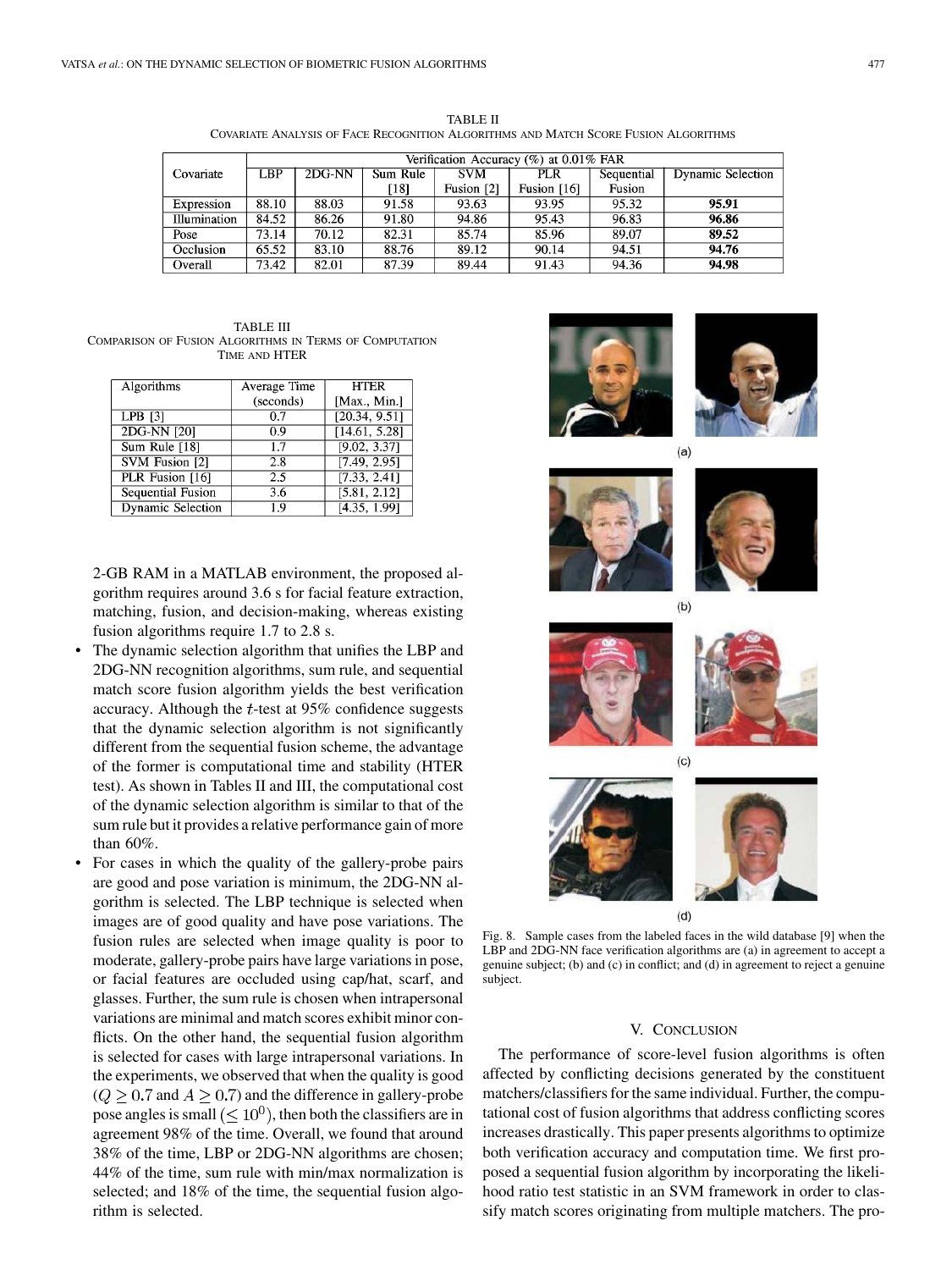posed fusion algorithm takes into account the precision and uncertainties of individual matchers. We also presented a dynamic selection algorithm that unifies the constituent classifiers with the fusion schemes in order to optimize recognition accuracy and computation time. Depending on the quality of the input biometric data, the proposed algorithm dynamically selects between various classifiers and fusion rules to recognize an individual. The resulting algorithms are used to mitigate the effect of covariate factors in face recognition by combining the match scores obtained from two face recognition algorithms. Experimental results on a heterogeneous face database of 1194 subjects suggest that the proposed algorithms can significantly improve the verification performance of a face recognition system with low computational overhead. In the future, we plan to extend the sequential fusion algorithm to include other parameters in the face quality assessment algorithm [1]. The sequential fusion and dynamic selection algorithms can also be extended to other multimodal scenarios involving face, fingerprint, and iris matchers.

#### ACKNOWLEDGMENT

The authors would like to acknowledge the reviewers for their constructive and insightful comments. The authors would also like to thank CVRL University of Notre Dame, NIST, Robotics Institute CMU, CMU AMP Research Laboratory, Dr. A. R. Martinez, Dr. E. G. L. Miller, and Equinox Corporation for granting them access to the face databases used in this research.

## **REFERENCES**

- [1] M. Abdel-Mottaleb and M. Mahoor, "Algorithms for assessing the quality of facial images," *IEEE Comput. Intell. Mag.*, vol. 2, no. 2, pp. 10–17, May 2007.
- [2] J. F. Aguilar, J. O. Garcia, J. G. Rodriguez, and J. Bigun, "Discriminative multimodal biometric authentication based on quality measures," *Pattern Recognit.*, vol. 38, no. 5, pp. 777–779, 2005.
- [3] T. Ahonen, A. Hadid, and M. Pietikinen, "Face description with local binary patterns: Application to face recognition," *IEEE Trans. Pattern Anal. Mach. Intell.*, vol. 28, no. 12, pp. 2037–2041, Dec. 2006.
- [4] S. Ben-Yacoub, Y. Abdeljaoued, and E. Mayoraz, "Fusion of face and speech data for person identity verification," *IEEE Trans. Neural Netw.*, vol. 10, no. 5, pp. 1065–1074, Sep. 1999.
- [5] S. Bengio and J. Mari'ethoz, "A statistical significance test for person authentication," in *Proc. Odyssey: The Speaker and Language Recognition Workshop*, 2004, pp. 237–244.
- [6] J. Dezert and F. Smarandache, "Introduction to the fusion of quantitative and qualitative beliefs," *Inf. Security*, vol. 20, pp. 9–49, 2006.
- [7] R. O. Duda, P. E. Hart, and D. Stork*, Pattern Classification*. Hoboken, NJ: Wiley, 2001.
- [8] P. J. Flynn, K. W. Bowyer, and P. J. Phillips, "Assessment of time dependency in face recognition: An initial study," in *Proc. Audio- and Video-Based Biometric Person Authentication*, 2003, pp. 44–51.
- [9] G. B. Huang, M. Ramesh, T. Berg, and E. Learned-Miller, Labeled Faces in the Wild: A database for Studying Face Recognition in Unconstrained Environments University of Massachusetts, Amherst, Tech. Rep., 2007.
- [10] E. L. Lehmann and J. P. Romano*, Testing Statistical Hypotheses*, 3rd ed. New York: Springer, 2005.
- [11] S. Z. Li and A. K. Jain*, Handbook of Face Recognition*. New York: Springer, 2005.
- [12] A. R. Martinez and R. Benavente, The AR Face Database Computer Vision Center, Tech. Rep., 1998.
- [13] P. Martins and J. Batista, "Monocular head pose estimation," in *Proc. Int. Conf. Image Analysis and Recognition*, 2008, pp. 357–368.
- [14] F. Melgani and L. Bruzzone, "Classification of hyperspectral remote sensing images with support vector machines," *IEEE Trans. Geosci. Remote Sens.*, vol. 42, no. 8, pp. 1778–1790, Aug. 2004.
- [15] S. Mukherjee and V. Vapnik, Multivariate Density Estimation: An SVM Approach Cambridge, MA, Tech. Rep., 1999.
- [16] K. Nandakumar, Y. Chen, S. C. Dass, and A. K. Jain, "Likelihood ratio based biometric score fusion," *IEEE Trans. Pattern Anal. Mach. Intell.*, vol. 30, no. 2, pp. 342–347, Feb. 2008.
- [17] P. J. Phillips, H. Moon, S. Rizvi, and P. J. Rauss, "The FERET evaluation methodology for face recognition algorithms," *IEEE Trans. Pattern Anal. Mach. Intell.*, vol. 22, no. 10, pp. 1090–1104, Oct. 2000.
- [18] A. Ross, K. Nandakumar, and A. K. Jain*, Handbook of Multibiometrics*, 1st ed. New York: Springer, 2006.
- [19] T. Sim, S. Baker, and M. Bsat, "The CMU pose, illumination, and expression database," *IEEE Trans. Pattern Anal. Mach. Intell.*, vol. 25, no. 12, pp. 1615–1618, Dec. 2003.
- [20] R. Singh, M. Vatsa, and A. Noore, "Face recognition with disguise and single gallery images," *Image Vis. Comput.*, vol. 27, no. 3, pp. 293–304, 2009.
- [21] S. K. Singh, D. S. Chauhan, M. Vatsa, and R. Singh, "A robust skin color based face detection algorithm," *Int. Tamkang J. Sci. Eng.*, vol. 6, no. 4, pp. 227–234, 2003.
- [22] R. Snelick, U. Uludag, A. Mink, M. Indovina, and A. Jain, "Large scale evaluation of multimodal biometric authentication using state-ofthe-art systems," *IEEE Trans. Pattern Anal. Mach. Intell.*, vol. 27, no. 3, pp. 450–455, Mar. 2005.
- [23] V. Vapnik*, The Nature of Statistical Learning Theory*. New York: Springer, 1995.
- [24] M. Vatsa, R. Singh, and A. Noore, "Unification of evidence theoretic fusion algorithms: A case study in level-2 and level-3 fingerprint features," *IEEE Trans. Syst., Man, Cybern. A, Syst., Humans*, vol. 39, no. 1, pp. 3–13, Jan. 2009.
- [25] M. Vatsa, R. Singh, A. Noore, and S. K. Singh, "Quality induced fingerprint identification using extended feature set," in *Proc. IEEE Int. Conf. Biometrics: Theory, Applications, and Systems*, 2008, pp. 1–6.
- [26] H. Wechsler, *Reliable Face Recognition Methods: System Design, Implementation and Evaluation*. New York: Springer, 2006.
- [27] B. Zadrozny, "Learning and evaluating classifiers under sample selection bias," in *Proc. 21st Int. Conf. Machine Learning*, 2004, pp. 903–910, ACM.
- [28] W.-Y. Zhao, R. Chellappa, P. J. Phillips, and A. Rosenfeld, "Face recognition: A literature survey," *ACM Computing Survey*, vol. 35, no. 4, pp. 399–458, 2003.
- [29] Z. Zivkovic and F. V. D. Heijden, "Recursive unsupervised learning of finite mixture models," *IEEE Trans. Pattern Anal. Mach. Intell.*, vol. 26, no. 5, pp. 651–656, May 2004.



**Mayank Vatsa** (S'04–M'09) received the M.S. and Ph.D. degrees in computer science in 2005 and 2008, respectively, from West Virginia University, Morgantown, WV.

He is currently an Assistant Professor at the Indraprastha Institute of Information Technology (IIIT) Delhi, India. He has more than 90 publications in refereed journals, book chapters, and conferences. His areas of interest are biometrics, image processing, computer vision, uncertainty principles, watermarking, and information fusion.

Dr. Vatsa is a member of the Computer Society and Association for Computing Machinery. He is also a member of the Golden Key International, Phi Kappa Phi, Tau Beta Pi, Sigma Xi, Upsilon Pi Epsilon, and Eta Kappa Nu honor societies. His research has been funded by the U.S. Department of Justice, the Department of Defense, Unique Identification Authority of India (UIDAI), and the Department of Information Technology, India. He is a recipient of the FAST award by the Department of Science and Technology, India. He was the recipient of six best paper and best poster awards.